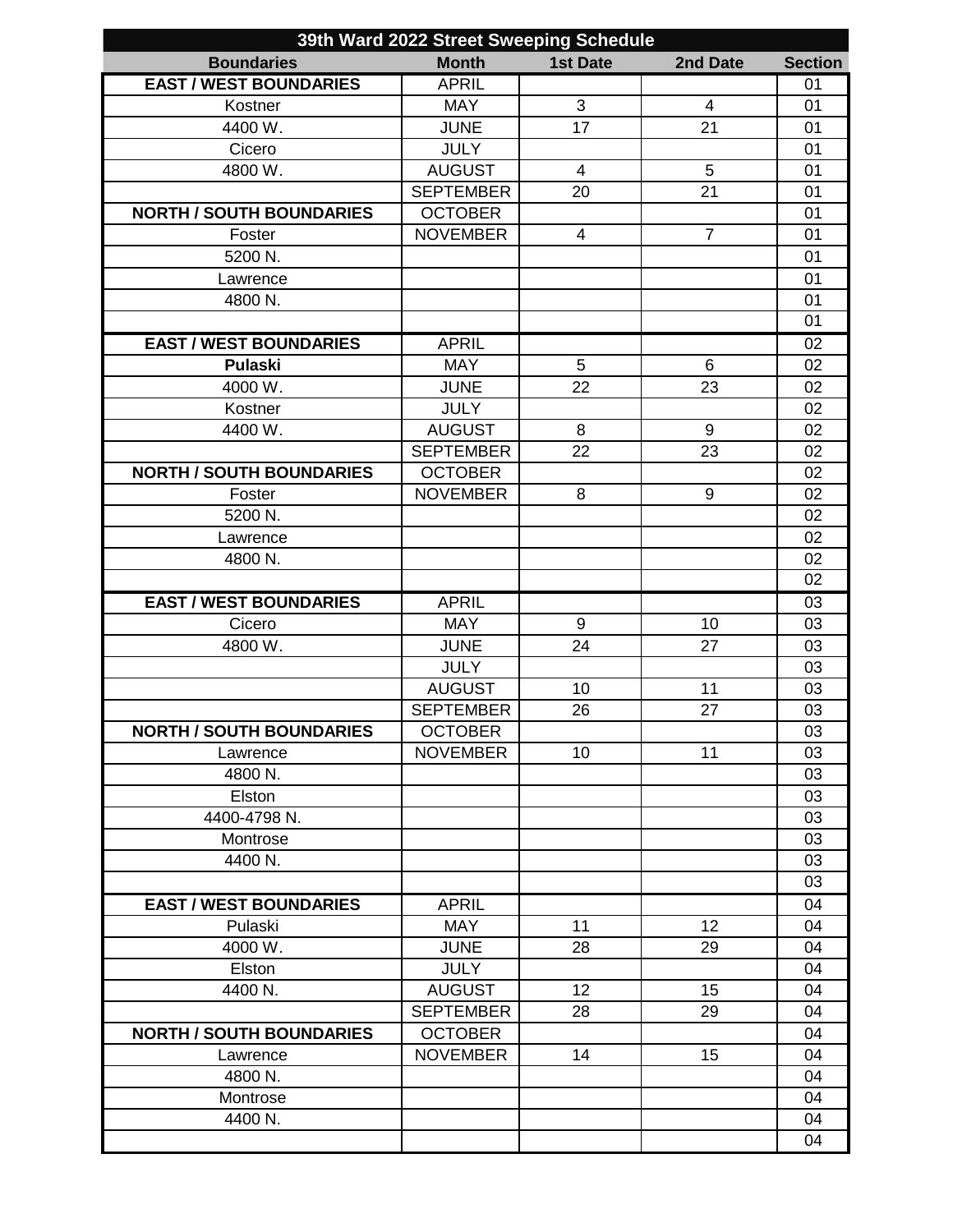| 39th Ward 2022 Street Sweeping Schedule |                  |                 |                |                |  |
|-----------------------------------------|------------------|-----------------|----------------|----------------|--|
| <b>Boundaries</b>                       | <b>Month</b>     | <b>1st Date</b> | 2nd Date       | <b>Section</b> |  |
| <b>EAST / WEST BOUNDARIES</b>           | <b>APRIL</b>     |                 |                | 05             |  |
| Pulaski                                 | <b>MAY</b>       | 13              | 16             | 05             |  |
| 4000 W.                                 | <b>JUNE</b>      | 30              |                | 05             |  |
| Kilbourn                                | <b>JULY</b>      |                 | 1              | 05             |  |
| 4500 W.                                 | <b>AUGUST</b>    | 16              | 17             | 05             |  |
| Ridgeway                                | <b>SEPTEMBER</b> | 30              |                | 05             |  |
| 3730W.                                  | <b>OCTOBER</b>   |                 | 3              | 05             |  |
| Hamlin                                  | <b>NOVEMBER</b>  | 16              | 17             | 05             |  |
| 3800 W.                                 |                  |                 |                | 05             |  |
| Avers                                   |                  |                 |                | 05             |  |
| 3830 W.                                 |                  |                 |                | 05             |  |
|                                         |                  |                 |                | 05             |  |
| <b>NORTH / SOUTH BOUNDARIES</b>         |                  |                 |                | 05             |  |
| Montrose                                |                  |                 |                | 05             |  |
| 4400 N.                                 |                  |                 |                | 05             |  |
| Kennedy X-Way                           |                  |                 |                | 05             |  |
| Belleplaine                             |                  |                 |                | 05             |  |
| Belleplaine                             |                  |                 |                | 05             |  |
| 4100 N.                                 |                  |                 |                | 05             |  |
| <b>Berteau</b>                          |                  |                 |                | 05             |  |
| 4200 N.                                 |                  |                 |                | 05             |  |
| Cullom                                  |                  |                 |                | 05             |  |
| 4300 N.                                 |                  |                 |                | 05             |  |
|                                         |                  |                 |                | 05             |  |
| <b>EAST / WEST BOUNDARIES</b>           | <b>APRIL</b>     | 1               | $\overline{4}$ | 06             |  |
| Kedzie                                  | <b>MAY</b>       | 17              | 18             | 06             |  |
| 3200                                    | <b>JUNE</b>      |                 |                | 06             |  |
| Spaulding                               | <b>JULY</b>      | 5               | 6              | 06             |  |
| $3300 \,\mathrm{W}$ .                   | <b>AUGUST</b>    | 18              | 19             | 06             |  |
| Lawndale                                | <b>SEPTEMBER</b> |                 |                | 06             |  |
| 3700 W.                                 | <b>OCTOBER</b>   | 11              | 12             | 06             |  |
| Avers                                   | <b>NOVEMBER</b>  |                 |                | 06             |  |
| 3830 W.                                 |                  |                 |                | 06             |  |
|                                         |                  |                 |                | 06             |  |
| <b>NORTH / SOUTH BOUNDARIES</b>         |                  |                 |                | 06             |  |
| Lawrence                                |                  |                 |                | 06             |  |
| 4800 N.                                 |                  |                 |                | 06             |  |
| Ainsle                                  |                  |                 |                | 06             |  |
| 4900 N.                                 |                  |                 |                | 06             |  |
| Argyle                                  |                  |                 |                | 06             |  |
| 5000 N.                                 |                  |                 |                | 06             |  |
| Carmen                                  |                  |                 |                | 06             |  |
| 5100 N.                                 |                  |                 |                | 06             |  |
|                                         |                  |                 |                | 06             |  |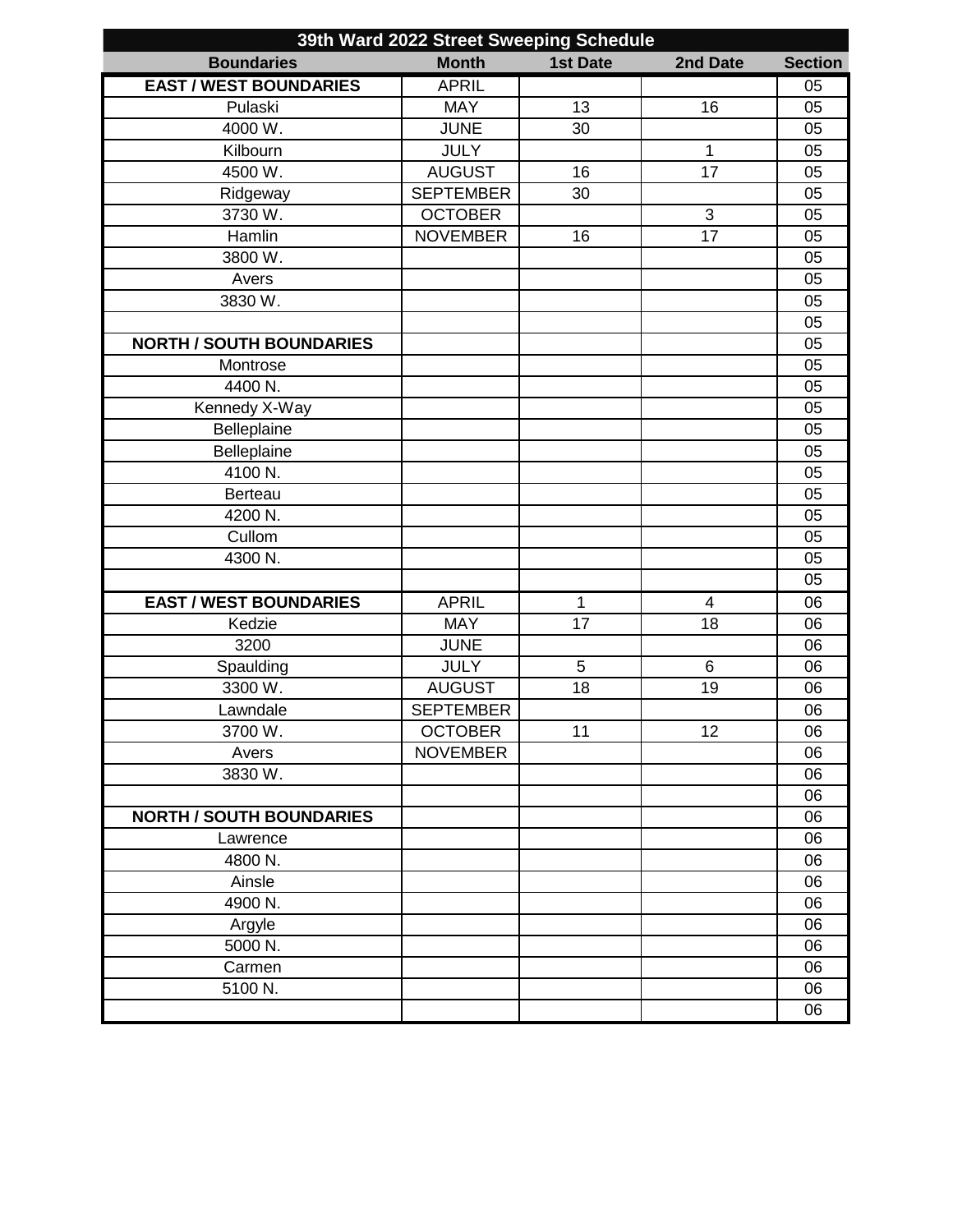|                                 | 39th Ward 2022 Street Sweeping Schedule |                         |                 |                |  |  |
|---------------------------------|-----------------------------------------|-------------------------|-----------------|----------------|--|--|
| <b>Boundaries</b>               | <b>Month</b>                            | <b>1st Date</b>         | 2nd Date        | <b>Section</b> |  |  |
| <b>EAST / WEST BOUNDARIES</b>   | <b>APRIL</b>                            | 5                       | $6\phantom{1}6$ | 07             |  |  |
| Kedzie                          | <b>MAY</b>                              | 19                      | 20              | 07             |  |  |
| 3200 W.                         | <b>JUNE</b>                             |                         |                 | 07             |  |  |
| St. Louis                       | <b>JULY</b>                             | $\overline{7}$          | $\,8\,$         | 07             |  |  |
| $3500 \,\mathrm{W}$ .           | <b>AUGUST</b>                           | 22                      | $\overline{23}$ | 07             |  |  |
|                                 | <b>SEPTEMBER</b>                        |                         |                 | 07             |  |  |
| <b>NORTH / SOUTH BOUNDARIES</b> | <b>OCTOBER</b>                          | 6                       | $\overline{7}$  | 07             |  |  |
| <b>Bryn Mawr</b>                | <b>NOVEMBER</b>                         |                         |                 | 07             |  |  |
| 5600 N.                         |                                         |                         |                 | 07             |  |  |
| Foster                          |                                         |                         |                 | 07             |  |  |
| 5200 N.                         |                                         |                         |                 | 07             |  |  |
|                                 |                                         |                         |                 | 07             |  |  |
| <b>EAST / WEST BOUNDARIES</b>   | <b>APRIL</b>                            | $\overline{7}$          | 8               | 08             |  |  |
| Jersey                          | <b>MAY</b>                              | 23                      | 24              | 08             |  |  |
| 3200 W.                         | <b>JUNE</b>                             |                         |                 | 08             |  |  |
| <b>Central Park</b>             | <b>JULY</b>                             | 11                      | 12              | 08             |  |  |
| 3600 W.                         | <b>AUGUST</b>                           | 24                      | 25              | 08             |  |  |
|                                 | <b>SEPTEMBER</b>                        |                         |                 | 08             |  |  |
| <b>NORTH / SOUTH BOUNDARIES</b> | <b>OCTOBER</b>                          | $\overline{\mathbf{4}}$ | 5               | 08             |  |  |
| Peterson                        | <b>NOVEMBER</b>                         |                         |                 | 08             |  |  |
| 6000 N.                         |                                         |                         |                 | 08             |  |  |
| <b>Bryn Maur</b>                |                                         |                         |                 | 08             |  |  |
| 5600 N.                         |                                         |                         |                 | 08             |  |  |
|                                 |                                         |                         |                 | 08             |  |  |
| <b>EAST / WEST BOUNDARIES</b>   | <b>APRIL</b>                            | 11                      | 12              | 09             |  |  |
| Lawndale                        | <b>MAY</b>                              | 25                      | 26              | 09             |  |  |
| 3700 W.                         | <b>JUNE</b>                             |                         |                 | 09             |  |  |
|                                 |                                         |                         |                 |                |  |  |
|                                 |                                         |                         |                 |                |  |  |
| Ridgeway                        | <b>JULY</b>                             | 13                      | 14              | 09             |  |  |
| 3732W.                          | <b>AUGUST</b>                           | 26                      | 29              | 09             |  |  |
| Pulaski                         | <b>SEPTEMBER</b>                        |                         |                 | 09             |  |  |
| 4000W.                          | <b>OCTOBER</b>                          | 13                      | 14              | 09             |  |  |
| Kedvale                         | <b>NOVEMBER</b>                         |                         |                 | 09             |  |  |
| 4132W.                          |                                         |                         |                 | 09             |  |  |
| <b>Rivers Edge</b>              |                                         |                         |                 | 09             |  |  |
| Lowell                          |                                         |                         |                 | 09             |  |  |
| <b>NORTH / SOUTH BOUNDARIES</b> |                                         |                         |                 | 09             |  |  |
| Devon                           |                                         |                         |                 | 09             |  |  |
| 6400 N.                         |                                         |                         |                 | 09             |  |  |
| Granville                       |                                         |                         |                 | 09             |  |  |
| 6200 N.                         |                                         |                         |                 | 09             |  |  |
| Rogers                          |                                         |                         |                 | 09             |  |  |
| 6100 N.                         |                                         |                         |                 | 09             |  |  |
| Victoria                        |                                         |                         |                 | 09             |  |  |
| 5716 N.                         |                                         |                         |                 | 09             |  |  |
| Bryn Mawr                       |                                         |                         |                 | 09<br>09       |  |  |
| 5600 N.<br>Rivers Edge          |                                         |                         |                 | 09             |  |  |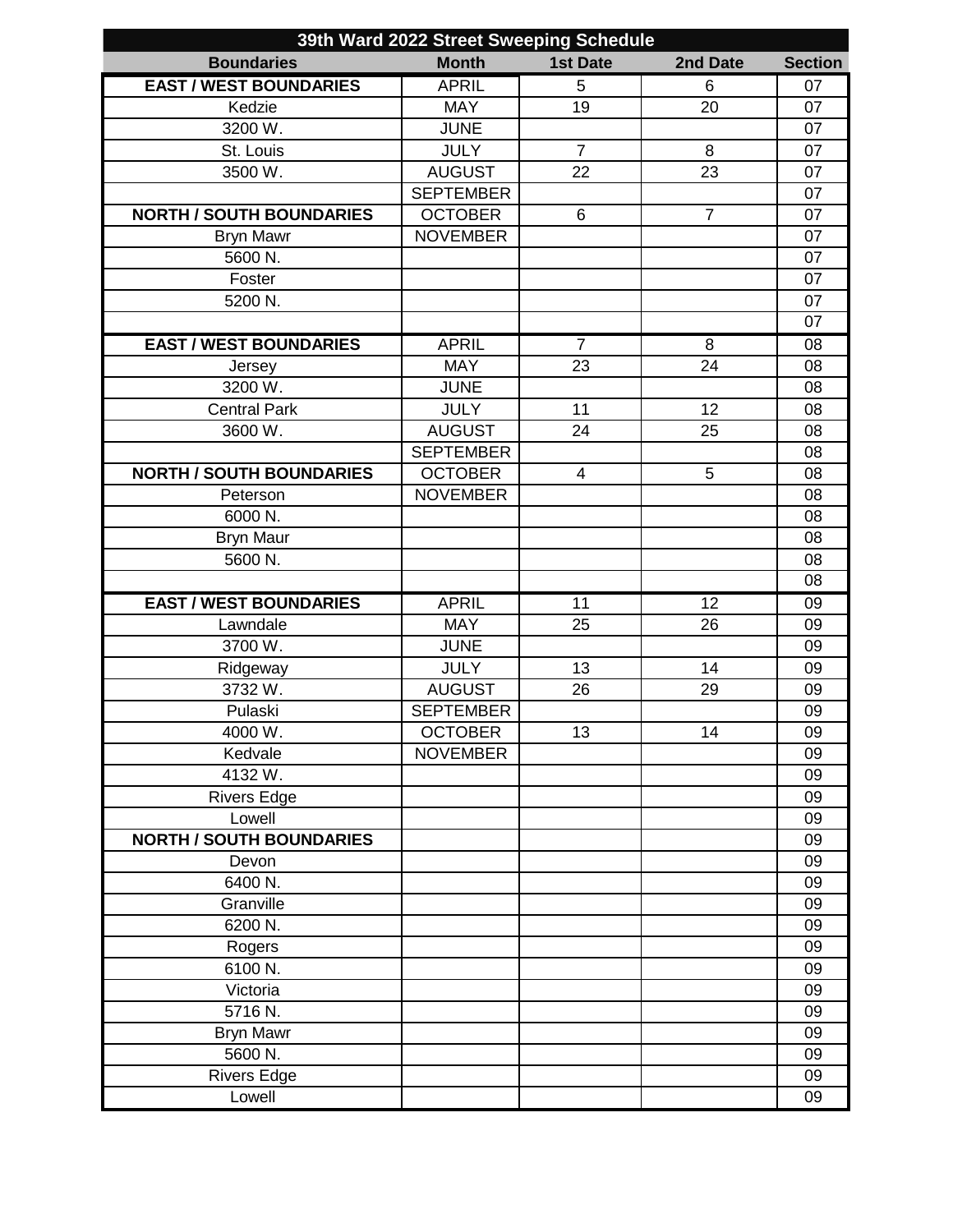| 39th Ward 2022 Street Sweeping Schedule |                  |                 |                 |                |  |
|-----------------------------------------|------------------|-----------------|-----------------|----------------|--|
| <b>Boundaries</b>                       | <b>Month</b>     | <b>1st Date</b> | 2nd Date        | <b>Section</b> |  |
| <b>EAST / WEST BOUNDARIES</b>           | <b>APRIL</b>     | 13              | 14              | 10             |  |
| Pulaski                                 | <b>MAY</b>       | 27              | $\overline{31}$ | 10             |  |
| 4000 W.                                 | <b>JUNE</b>      |                 |                 | 10             |  |
| Kostner                                 | <b>JULY</b>      | 15              | 18              | 10             |  |
| 4400 W.                                 | <b>AUGUST</b>    | 30              | 31              | 10             |  |
|                                         | <b>SEPTEMBER</b> |                 |                 | 10             |  |
| <b>NORTH / SOUTH BOUNDARIES</b>         | <b>OCTOBER</b>   | 17              | 18              | 10             |  |
| Devon                                   | <b>NOVEMBER</b>  |                 |                 | 10             |  |
| 6400 N.                                 |                  |                 |                 | 10             |  |
| Peterson                                |                  |                 |                 | 10             |  |
| 6000 N.                                 |                  |                 |                 | 10             |  |
| <b>EAST / WEST BOUNDARIES</b>           | <b>APRIL</b>     | 15              | 18              | 11             |  |
| Kostner                                 | <b>MAY</b>       |                 |                 | 11             |  |
| 4400 W.                                 | <b>JUNE</b>      | 1               | $\overline{2}$  | 11             |  |
| Lacrosse                                | <b>JULY</b>      | 19              | 20              | 11             |  |
| 4832 W.                                 | <b>AUGUST</b>    |                 |                 | 11             |  |
|                                         | <b>SEPTEMBER</b> | $\mathbf{1}$    | $\overline{2}$  | 11             |  |
| <b>NORTH / SOUTH BOUNDARIES</b>         | <b>OCTOBER</b>   | 19              | 20              | 11             |  |
| Devon                                   | <b>NOVEMBER</b>  |                 |                 | 11             |  |
| 6400 N.                                 |                  |                 |                 | 11             |  |
| Peterson                                |                  |                 |                 | 11             |  |
| 6000 N.                                 |                  |                 |                 | 11             |  |
|                                         |                  |                 |                 | 11             |  |
| <b>EAST / WEST BOUNDARIES</b>           | <b>APRIL</b>     | 19              | 20              | 12             |  |
| Lowell                                  | <b>MAY</b>       |                 |                 | 12             |  |
| 4332W.                                  | <b>JUNE</b>      | 3               | 6               | 12             |  |
| Cicero                                  | <b>JULY</b>      | 21              | 22              | 12             |  |
| 4800 W.                                 | <b>AUGUST</b>    |                 |                 | 12             |  |
|                                         | <b>SEPTEMBER</b> | 6               | $\overline{7}$  | 12             |  |
| <b>NORTH / SOUTH BOUNDARIES</b>         | <b>OCTOBER</b>   | 21              | 24              | 12             |  |
| Peterson                                | <b>NOVEMBER</b>  |                 |                 | 12             |  |
| 6000 N.                                 |                  |                 |                 | 12             |  |
| <b>Bryn Maur</b>                        |                  |                 |                 | 12             |  |
| 5600 N.                                 |                  |                 |                 | 12             |  |
|                                         |                  |                 |                 | 12             |  |
| <b>EAST / WEST BOUNDARIES</b>           | <b>APRIL</b>     | 21              | 22              | 13             |  |
| Cicero                                  | <b>MAY</b>       |                 |                 | 13             |  |
| 4800 W.                                 | <b>JUNE</b>      | $\overline{7}$  | 8               | 13             |  |
|                                         | <b>JULY</b>      | 25              | 26              | 13             |  |
|                                         | <b>AUGUST</b>    |                 |                 | 13             |  |
|                                         | <b>SEPTEMBER</b> | 8               | 9               | 13             |  |
| <b>NORTH / SOUTH BOUNDARIES</b>         | <b>OCTOBER</b>   | 25              | 26              | 13             |  |
| <b>Forest Glen</b>                      | <b>NOVEMBER</b>  |                 |                 | 13             |  |
| 5700 N.                                 |                  |                 |                 | 13             |  |
| Elston                                  |                  |                 |                 | 13             |  |
| 5073-5285 N.                            |                  |                 |                 | 13             |  |
|                                         |                  |                 |                 | 13             |  |